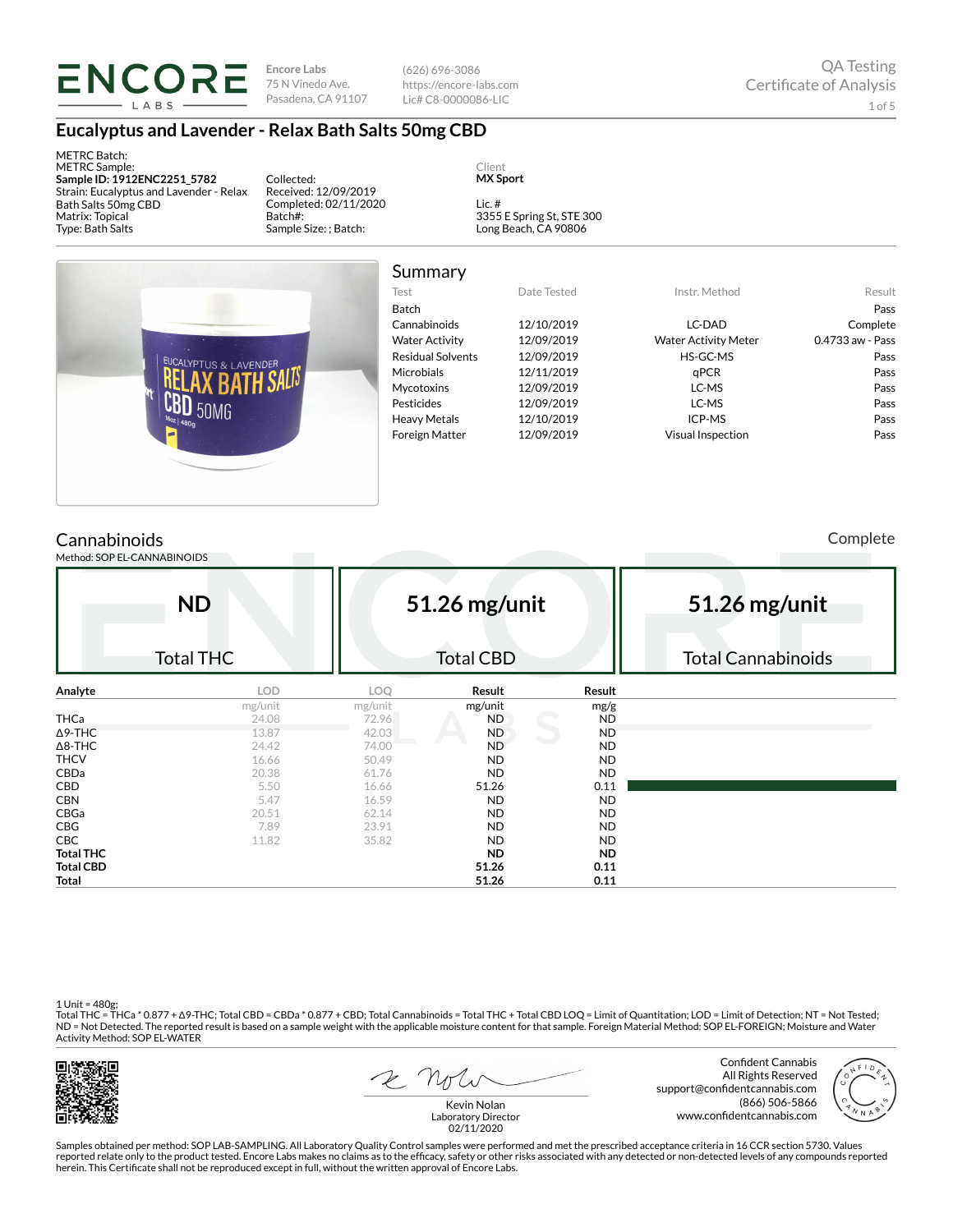**Encore Labs** Ericore Enco<br>75 N Vinedo Ave. Pasadena, CA 91107

(626) 696-3086 https://encore-labs.com Lic# C8-0000086-LIC

## **Eucalyptus and Lavender - Relax Bath Salts 50mg CBD**

METRC Batch: METRC Sample: **Sample ID: 1912ENC2251\_5782** Strain: Eucalyptus and Lavender - Relax Bath Salts 50mg CBD Matrix: Topical Type: Bath Salts Collected: Received: 12/09/2019 Completed: 02/11/2020 Batch#: Sample Size: ; Batch: Client **MX Sport** Lic. # 3355 E Spring St, STE 300 Long Beach, CA 90806

#### Pesticides

Method: SOP EL-PesticidesLCMS  $LC-MS$ 

| Analyte             | <b>LOD</b> | LOO       | Limit          | Result    | <b>Status</b> | Analyte                 | LOD       | LOO       | Limit          | <b>Result</b> | <b>Status</b> |
|---------------------|------------|-----------|----------------|-----------|---------------|-------------------------|-----------|-----------|----------------|---------------|---------------|
|                     | $\mu$ g/g  | $\mu$ g/g | $\mu$ g/g      | µg/g      |               |                         | $\mu$ g/g | $\mu$ g/g | $\mu$ g/g      | $\mu$ g/g     |               |
| Abamectin           | 0.005      | 0.02      | 0.3            | <b>ND</b> | Pass          | Fludioxonil             | 0.01      | 0.05      | 30             | <b>ND</b>     | Pass          |
| Acephate            | 0.002      | 0.01      | 5              | <b>ND</b> | Pass          | Hexythiazox             | 0.005     | 0.02      | $\overline{2}$ | <b>ND</b>     | Pass          |
| Acequinocyl         | 0.005      | 0.02      | 4              | <b>ND</b> | Pass          | Imazalil                | 0.05      | 0.1       | 0.05           | <b>ND</b>     | Pass          |
| Acetamiprid         | 0.005      | 0.02      | 5              | <b>ND</b> | Pass          | Imidacloprid            | 0.005     | 0.02      | 3              | <b>ND</b>     | Pass          |
| Aldicarb            | 0.05       | 0.1       | 0.05           | <b>ND</b> | Pass          | Kresoxim Methyl         | 0.005     | 0.02      | 1              | <b>ND</b>     | Pass          |
| Azoxystrobin        | 0.005      | 0.02      | 40             | <b>ND</b> | Pass          | Malathion               | 0.02      | 0.05      | 5              | <b>ND</b>     | Pass          |
| <b>Bifenazate</b>   | 0.005      | 0.01      | 5              | <b>ND</b> | Pass          | Metalaxyl               | 0.002     | 0.005     | 15             | <b>ND</b>     | Pass          |
| <b>Bifenthrin</b>   | 0.005      | 0.05      | 0.5            | <b>ND</b> | Pass          | Methiocarb              | 0.05      | 0.1       | 0.05           | <b>ND</b>     | Pass          |
| <b>Boscalid</b>     | 0.02       | 0.05      | 10             | <b>ND</b> | Pass          | Methomyl                | 0.01      | 0.02      | 0.1            | <b>ND</b>     | Pass          |
| Captan              | 0.05       | 0.1       | 5              | <b>ND</b> | Pass          | Methyl Parathion        | 0.05      | 0.1       | 0.05           | <b>ND</b>     | Pass          |
| Carbaryl            | 0.02       | 0.05      | 0.5            | <b>ND</b> | Pass          | Mevinphos               | 0.02      | 0.05      | 0.02           | <b>ND</b>     | Pass          |
| Carbofuran          | 0.05       | 0.1       | 0.05           | <b>ND</b> | Pass          | Myclobutanil            | 0.005     | 0.01      | 9              | <b>ND</b>     | Pass          |
| Chlorantraniliprole | 0.002      | 0.01      | 40             | <b>ND</b> | Pass          | Naled                   | 0.01      | 0.02      | 0.5            | <b>ND</b>     | Pass          |
| Chlordane           | 0.05       | 0.1       | 0.05           | <b>ND</b> | Pass          | Oxamvl                  | 0.005     | 0.01      | 0.2            | <b>ND</b>     | Pass          |
| Chlorfenapyr        | 0.05       | 0.1       | 0.05           | <b>ND</b> | Pass          | Paclobutrazol           | 0.05      | 0.1       | 0.05           | <b>ND</b>     | Pass          |
| Chlorpyrifos        | 0.05       | 0.1       | 0.05           | <b>ND</b> | Pass          | Pentachloronitrobenzene | 0.01      | 0.02      | 0.2            | <b>ND</b>     | Pass          |
| Clofentezine        | 0.01       | 0.02      | 0.5            | <b>ND</b> | Pass          | Permethrin              | 0.02      | 0.05      | 20             | <b>ND</b>     | Pass          |
| Coumaphos           | 0.02       | 0.05      | 0.02           | <b>ND</b> | Pass          | Phosmet                 | 0.01      | 0.02      | 0.2            | <b>ND</b>     | Pass          |
| Cyfluthrin          | 0.05       | 0.1       | 1              | <b>ND</b> | Pass          | Piperonyl Butoxide      | 0.002     | 0.01      | 8              | <b>ND</b>     | Pass          |
| Cypermethrin        | 0.05       | 0.1       | 1              | <b>ND</b> | Pass          | Prallethrin             | 0.005     | 0.02      | 0.4            | <b>ND</b>     | Pass          |
| Daminozide          | 0.02       | 0.05      | 0.02           | <b>ND</b> | Pass          | Propiconazole           | 0.005     | 0.01      | 20             | <b>ND</b>     | Pass          |
| <b>DDVP</b>         | 0.02       | 0.05      | 0.02           | <b>ND</b> | Pass          | Propoxur                | 0.05      | 0.1       | 0.05           | <b>ND</b>     | Pass          |
| Diazinon            | 0.002      | 0.01      | 0.2            | <b>ND</b> | Pass          | Pyrethrins              | 0.02      | 0.05      | 1              | <b>ND</b>     | Pass          |
| Dimethoate          | 0.02       | 0.05      | 0.02           | <b>ND</b> | Pass          | Pyridaben               | 0.005     | 0.01      | 3              | <b>ND</b>     | Pass          |
| Dimethomorph        | 0.005      | 0.02      | 20             | <b>ND</b> | Pass          | Spinetoram              | 0.005     | 0.01      | 3              | <b>ND</b>     | Pass          |
| Ethoprophos         | 0.05       | 0.1       | 0.05           | <b>ND</b> | Pass          | Spinosad                | 0.005     | 0.01      | 3              | <b>ND</b>     | Pass          |
| Etofenprox          | 0.05       | 0.1       | 0.05           | <b>ND</b> | Pass          | Spiromesifen            | 0.01      | 0.02      | 12             | <b>ND</b>     | Pass          |
| Etoxazole           | 0.005      | 0.02      | 1.5            | <b>ND</b> | Pass          | Spirotetramat           | 0.005     | 0.01      | 13             | <b>ND</b>     | Pass          |
| Fenhexamid          | 0.005      | 0.02      | 10             | <b>ND</b> | Pass          | Spiroxamine             | 0.05      | 0.1       | 0.05           | <b>ND</b>     | Pass          |
| Fenoxycarb          | 0.05       | 0.1       | 0.05           | <b>ND</b> | Pass          | Tebuconazole            | 0.005     | 0.01      | $\overline{2}$ | <b>ND</b>     | Pass          |
| Fenpyroximate       | 0.005      | 0.02      | $\overline{2}$ | <b>ND</b> | Pass          | Thiacloprid             | 0.02      | 0.05      | 0.02           | <b>ND</b>     | Pass          |
| Fipronil            | 0.05       | 0.1       | 0.05           | <b>ND</b> | Pass          | Thiamethoxam            | 0.005     | 0.01      | 4.5            | <b>ND</b>     | Pass          |
| Flonicamid          | 0.01       | 0.02      | $\overline{2}$ | <b>ND</b> | Pass          | Trifloxystrobin         | 0.005     | 0.01      | 30             | <b>ND</b>     | Pass          |

Date Tested: 12/09/2019 LOQ = Limit of Quantitation; LOD = Limit of Detection; NT = Not Tested; ND = Not Detected.



2 Not

Confident Cannabis All Rights Reserved support@confidentcannabis.com (866) 506-5866 www.confidentcannabis.com



Kevin Nolan Laboratory Director 02/11/2020

Samples obtained per method: SOP LAB-SAMPLING. All Laboratory Quality Control samples were performed and met the prescribed acceptance criteria in 16 CCR section 5730. Values reported relate only to the product tested. Encore Labs makes no claims as to the efficacy, safety or other risks associated with any detected or non-detected levels of any compounds reported<br>herein. This Certificate shall

Pass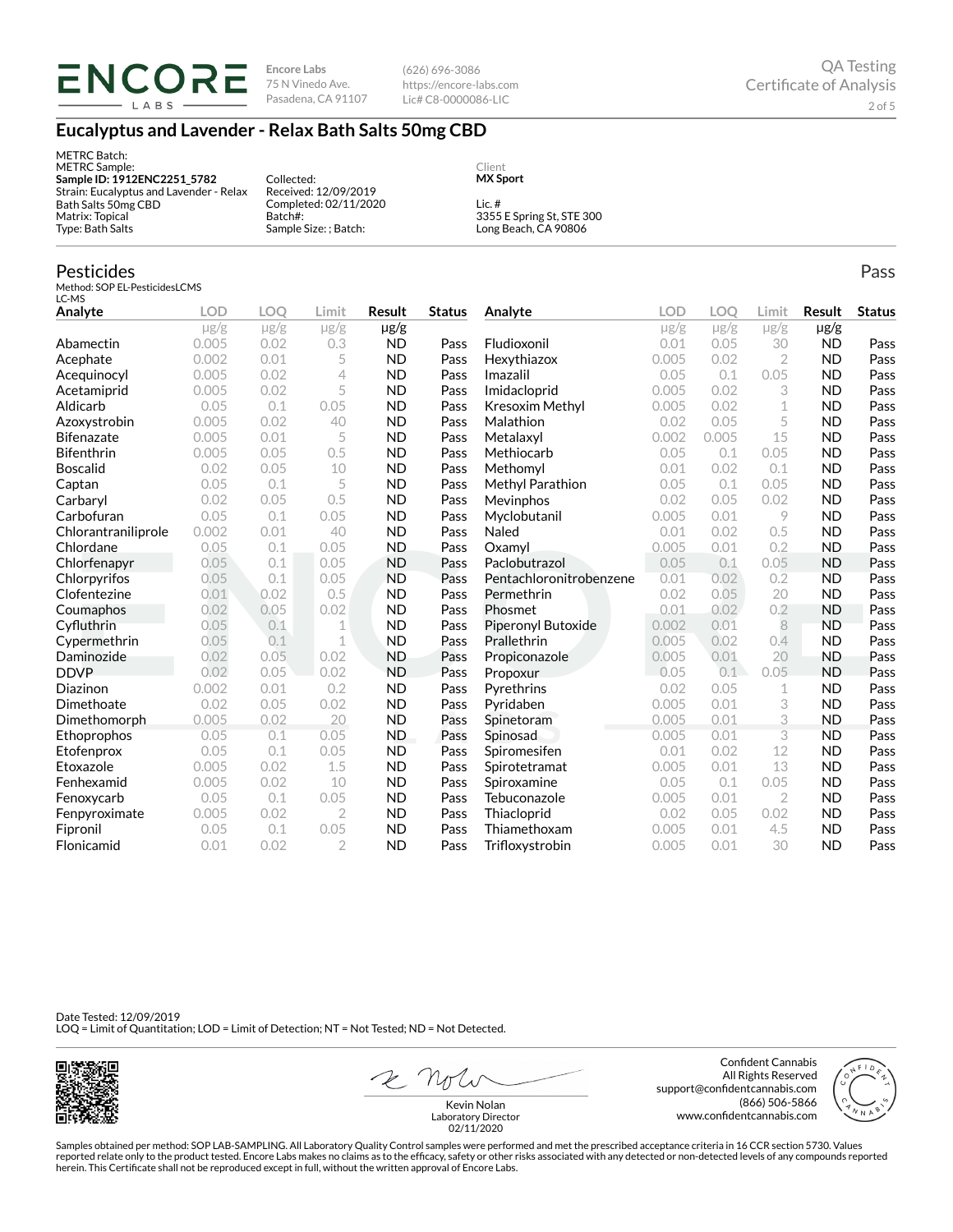

METRC Batch:

**Encore Labs** 75 N Vinedo Ave.

Pasadena, CA 91107 Lic# C8-0000086-LIC (626) 696-3086 https://encore-labs.com

## **Eucalyptus and Lavender - Relax Bath Salts 50mg CBD**

| METRC Batch:<br><b>METRC</b> Sample:<br>Sample ID: 1912ENC2251_5782<br>Strain: Eucalyptus and Lavender - Relax | Collected:<br>Received: 12/09/2019                        | Client<br><b>MX Sport</b> |                                                   |           |               |  |
|----------------------------------------------------------------------------------------------------------------|-----------------------------------------------------------|---------------------------|---------------------------------------------------|-----------|---------------|--|
| Bath Salts 50mg CBD<br>Matrix: Topical<br>Type: Bath Salts                                                     | Completed: 02/11/2020<br>Batch#:<br>Sample Size: ; Batch: | Lic. $#$                  | 3355 E Spring St, STE 300<br>Long Beach, CA 90806 |           |               |  |
| <b>Residual Solvents</b><br>Method: SOP EL-RES SOLVENTS<br>HS-GC-MS                                            |                                                           |                           |                                                   |           | Pass          |  |
| Analyte                                                                                                        | <b>LOD</b>                                                | <b>LOO</b>                | Limit                                             | Result    | <b>Status</b> |  |
|                                                                                                                | $\mu$ g/g                                                 | $\mu$ g/g                 | $\mu$ g/g                                         | $\mu$ g/g |               |  |
| 1.2-Dichloro-Ethane                                                                                            | 0.1                                                       | 0.29                      | 1                                                 | <b>ND</b> | Pass          |  |
| Acetone                                                                                                        | 6.21                                                      | 18.81                     | 5000                                              | <b>ND</b> | Pass          |  |
| Acetonitrile                                                                                                   | 4.56                                                      | 13.83                     | 410                                               | <b>ND</b> | Pass          |  |
| Benzene                                                                                                        | 0.09                                                      | 0.28                      |                                                   | <b>ND</b> | Pass          |  |
| <b>Butane</b>                                                                                                  | 0.2                                                       | 0.61                      | 5000                                              | <b>ND</b> | Pass          |  |
| Chloroform                                                                                                     | 0.1                                                       | 0.29                      | 1                                                 | <b>ND</b> | Pass          |  |
| Ethanol                                                                                                        | 2.28                                                      | 6.9                       | 5000                                              | <b>ND</b> | Pass          |  |
| Ethyl-Acetate                                                                                                  | 0.16                                                      | 0.48                      | 5000                                              | <b>ND</b> | Pass          |  |
| Ethyl-Ether                                                                                                    | 0.12                                                      | 0.38                      | 5000                                              | <b>ND</b> | Pass          |  |
| Ethylene Oxide                                                                                                 | 0.08                                                      | 0.24                      |                                                   | <b>ND</b> | Pass          |  |
| Heptane                                                                                                        | 0.1                                                       | 0.29                      | 5000                                              | <b>ND</b> | Pass          |  |
| Hexanes                                                                                                        | 2.68                                                      | 8.12                      | 290                                               | <b>ND</b> | Pass          |  |
| Isopropanol                                                                                                    | 2.01                                                      | 6.09                      | 5000                                              | <b>ND</b> | Pass          |  |
| Methanol                                                                                                       | 9.62                                                      | 29.14                     | 3000                                              | <b>ND</b> | Pass          |  |
| Methylene-Chloride                                                                                             | 0.1                                                       | 0.31                      | $\mathbf 1$                                       | <b>ND</b> | Pass          |  |
| Pentane                                                                                                        | 0.64                                                      | 1.94                      | 5000                                              | <b>ND</b> | Pass          |  |
| Propane                                                                                                        | 0.08                                                      | 0.25                      | 5000                                              | <b>ND</b> | Pass          |  |
| Toluene                                                                                                        | 0.1                                                       | 0.29                      | 890                                               | <b>ND</b> | Pass          |  |
| Trichloroethene                                                                                                | 0.1                                                       | 0.29                      | 1                                                 | <b>ND</b> | Pass          |  |
| Xylenes                                                                                                        | 0.6                                                       | 1.82                      | 2170                                              | <b>ND</b> | Pass          |  |

Date Tested: 12/09/2019 LOQ = Limit of Quantitation; LOD = Limit of Detection; NT = Not Tested; ND = Not Detected.



2 Not

Confident Cannabis All Rights Reserved support@confidentcannabis.com (866) 506-5866 www.confidentcannabis.com



Kevin Nolan Laboratory Director 02/11/2020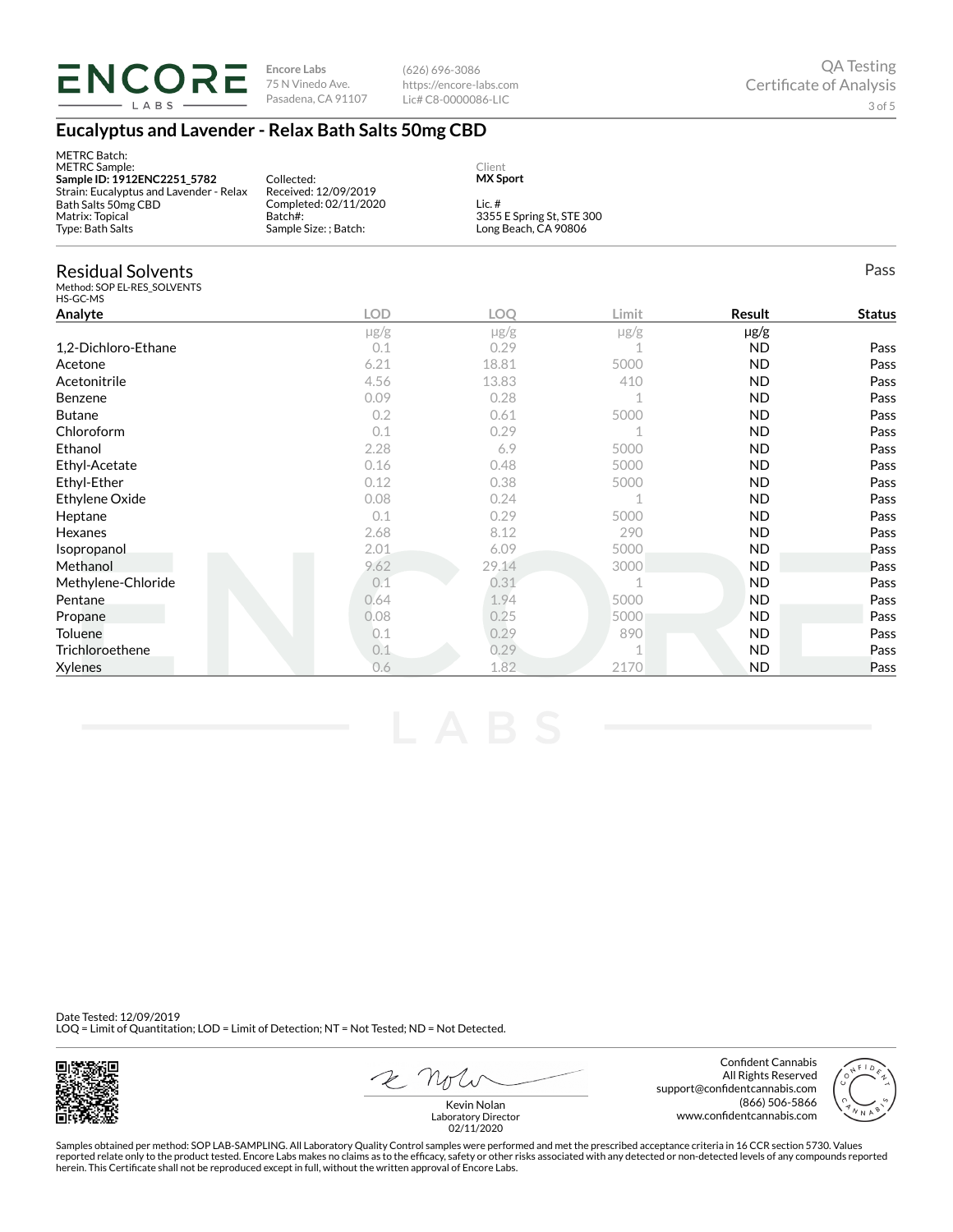

METRC Batch:

**Encore Labs** 75 N Vinedo Ave. Pasadena, CA 91107

(626) 696-3086 https://encore-labs.com Lic# C8-0000086-LIC

### **Eucalyptus and Lavender - Relax Bath Salts 50mg CBD**

| METRC Batch:<br><b>METRC Sample:</b><br>Sample ID: 1912ENC2251 5782<br>Strain: Eucalyptus and Lavender - Relax<br>Bath Salts 50mg CBD<br>Matrix: Topical<br>Type: Bath Salts | Collected:<br>Received: 12/09/2019<br>Completed: 02/11/2020<br>Batch#:<br>Sample Size: ; Batch: | Client<br><b>MX Sport</b><br>Lic. $#$ | 3355 E Spring St, STE 300<br>Long Beach, CA 90806 |               |               |  |  |
|------------------------------------------------------------------------------------------------------------------------------------------------------------------------------|-------------------------------------------------------------------------------------------------|---------------------------------------|---------------------------------------------------|---------------|---------------|--|--|
| <b>Mycotoxins</b><br>Method: SOP EL-PesticidesLCMS<br>LC-MS                                                                                                                  |                                                                                                 |                                       |                                                   |               | Pass          |  |  |
| Analyte                                                                                                                                                                      | <b>LOD</b>                                                                                      | LOO                                   | Limit                                             | <b>Result</b> | <b>Status</b> |  |  |
|                                                                                                                                                                              | µg/kg                                                                                           | µg/kg                                 | µg/kg                                             | µg/kg         |               |  |  |
| <b>B1</b>                                                                                                                                                                    |                                                                                                 | 4                                     |                                                   | <b>ND</b>     | Tested        |  |  |

B2 and  $\begin{array}{ccc} & 2 & 4 & 4 \end{array}$  and  $\begin{array}{ccc} & 1 & 1 \end{array}$  and  $\begin{array}{ccc} & 2 & 4 \end{array}$  and  $\begin{array}{ccc} & & \end{array}$  and  $\begin{array}{ccc} & & \end{array}$  and  $\begin{array}{ccc} & & \end{array}$  are  $\begin{array}{ccc} & & \end{array}$  and  $\begin{array}{ccc} & & \end{array}$  and  $\begin{array}{ccc} & & \end{array}$  are  $\begin{array}{ccc} & &$ G1 2 4 ND Tested  $\begin{array}{cccccccccccccc} \textsf{G2} & & & & 2 & & & 4 & & & & & \textsf{ND} & & & \textsf{Tested} \end{array}$ Ochratoxin A  $\qquad \qquad \qquad 1$   $\qquad \qquad 2$   $\qquad \qquad 20$   $\qquad \qquad \textsf{ND}$  Pass Total AØatoxins 20 ND Pass



Date Tested: 12/09/2019 LOQ = Limit of Quantitation; LOD = Limit of Detection; NT = Not Tested; ND = Not Detected.



E not

Confident Cannabis All Rights Reserved support@confidentcannabis.com (866) 506-5866 www.confidentcannabis.com



Kevin Nolan Laboratory Director 02/11/2020